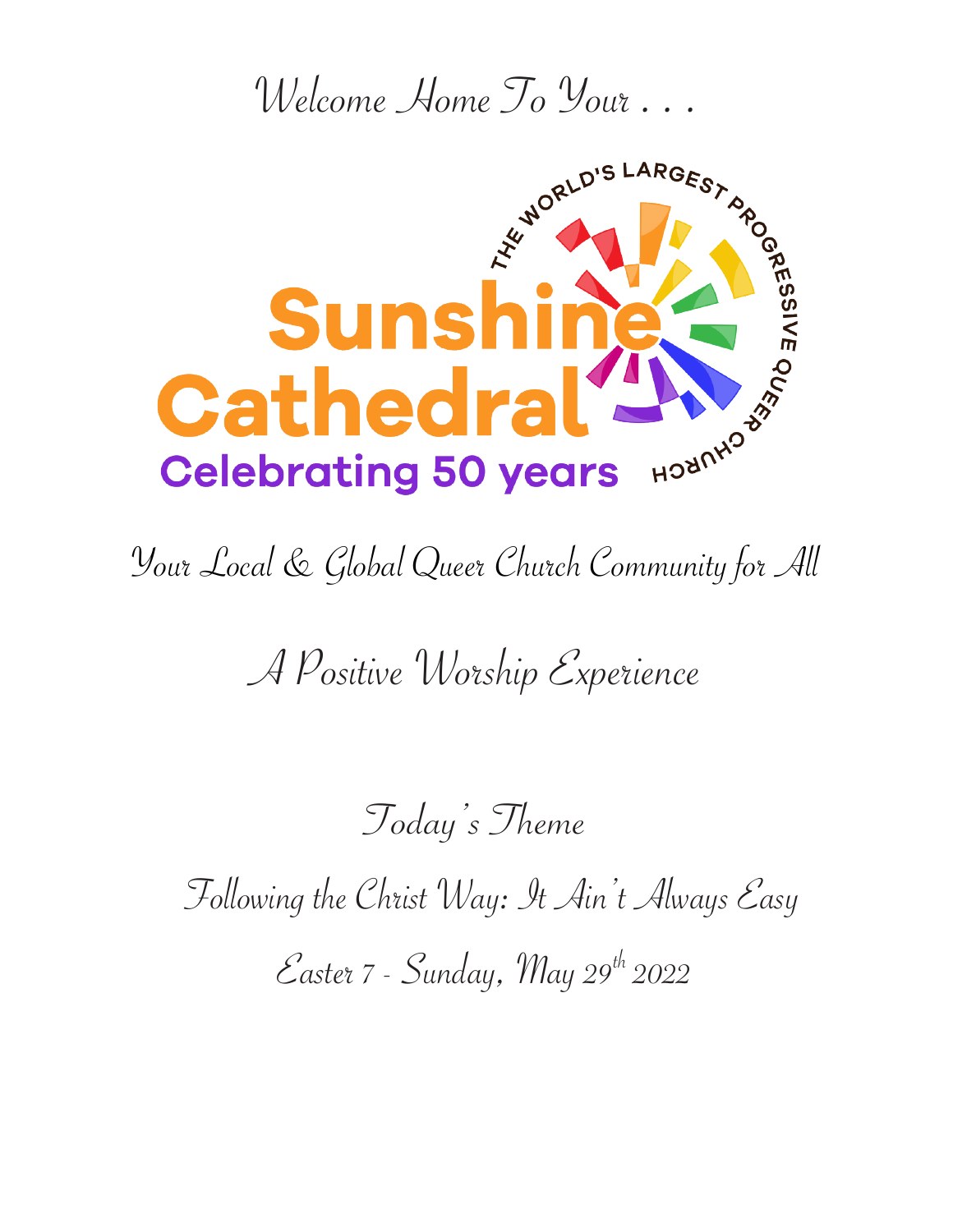#### **Welcome Rev Dr Durrell Watkins** Rev Dr Robert Griffin **Announcements** Rev Dr Anne Atwell *Please rise as you are able.* **Introit** *Laudate Dominum Laudate Dominum, laudate Dominum omnes gentes, alleluia! Laudate Dominum, laudate Dominum omnes gentes, alleluia! Sing, praise and bless the Lord. Sing, praise and bless the Lord, peoples! Nations! Alleluia! Sing, praise and bless the Lord. Sing, praise and bless the Lord, peoples! Nations! Alleluia!* **Sunshine Cathedral Affirmation** *Sunshine Cathedral is a different kind of church where the past is past and the future has infinite possibilities.* **The Call to Worship** Alleluia, Christ is risen. *Christ is risen, indeed. Alleluia! Service of Praise* **Processional Hymn** *O Young and Fearless Prophet* One: In the tomb of the soul, we carry secret yearnings, pains, frustrations, loneliness, fears, regrets, worries. *All: In the tomb of the soul, we take refuge from the world and its heaviness.* One: In the tomb of the soul, we wrap ourselves in the security of darkness. *All: Sometimes this is a comfort. Sometimes it is an escape.* One: Sometimes it prepares us for experience. Sometimes it insulates us from life. *All: Sometimes this tomb-life gives us time to feel the pain of the world and reach out to heal others. Sometimes it numbs us and locks us up with our own concerns.*  One: In this season where light and dark balance the day, we seek balance for ourselves. *All: Grateful for the darkness that has nourished us, we push away the stone and invite the light to awaken us to the possibilities within us and among us – possibilities for new life in ourselves and in our world.* **Sung Response** *Now the Green Blade Rises Now the green blade rises from the buried grain; wheat that in dark earth for many days has lain; Love lives again, that with the dead has been: Love is come again like wheat that rises green. When our hearts are wintry, grieving, or in pain, Christ's warm touch can call us back to life again, fields of our hearts that dead and bare have been: Love is come again like wheat that rises green. Please be seated. Service of Proclamation*

*O young and fearless Prophet of ancient Galilee: your life is still a summons to serve humanity,*

*Service of Gathering*

*To make our thoughts and actions less prone to please the crowd, to stand with humble courage for truth with hearts unbowed.*

*O help us stand unswerving against war's bloody way, where hate and lust and falsehood hold back your holy sway;*

*Forbid the love of vi'lence, that turns us from your call to lift above our priv'lege the care and good of all.*

*Create in us the splendor that dawns when hearts are kind, that knows not race nor station as bound'ries of the mind; That learns to value beauty, in heart, or mind, or soul, and longs to see God's children as sacred, perfect, whole.*

*We heed, Je-sus, your summons, to heal, and feed, and bless. Send us upon your errand, to show love and kindness.*

*Our strength is dust and ashes, our years a passing hour; but you can use our weakness to demonstrate God's power.* (by Sara Moores Campbell)

### **A reading from the Gospel of Luke (6.43-45)** Rev Marian Cavagnaro

No healthy tree can bear rotten fruit, nor does a rotting tree bear healthy fruit. Every tree is known by its own fruit. For people do not pick figs from thornbushes or grapes from brambles. A good person produces good from the store of goodness in her or his heart, whereas an evil person produces evil from the store of evil within her or him. For the mouth speaks from the abundance of the heart.

In these human words, God's voice is heard. *Thanks be to God.*

### **A reading from the epistle of James (1.27)** Deacon Ed Huckemeyer

What God considers to be pure and genuine religion is this: to take care of orphans and widows in their suffering and to keep oneself from being corrupted by the world.

In these human words, God's voice is heard. *Thanks be to God.*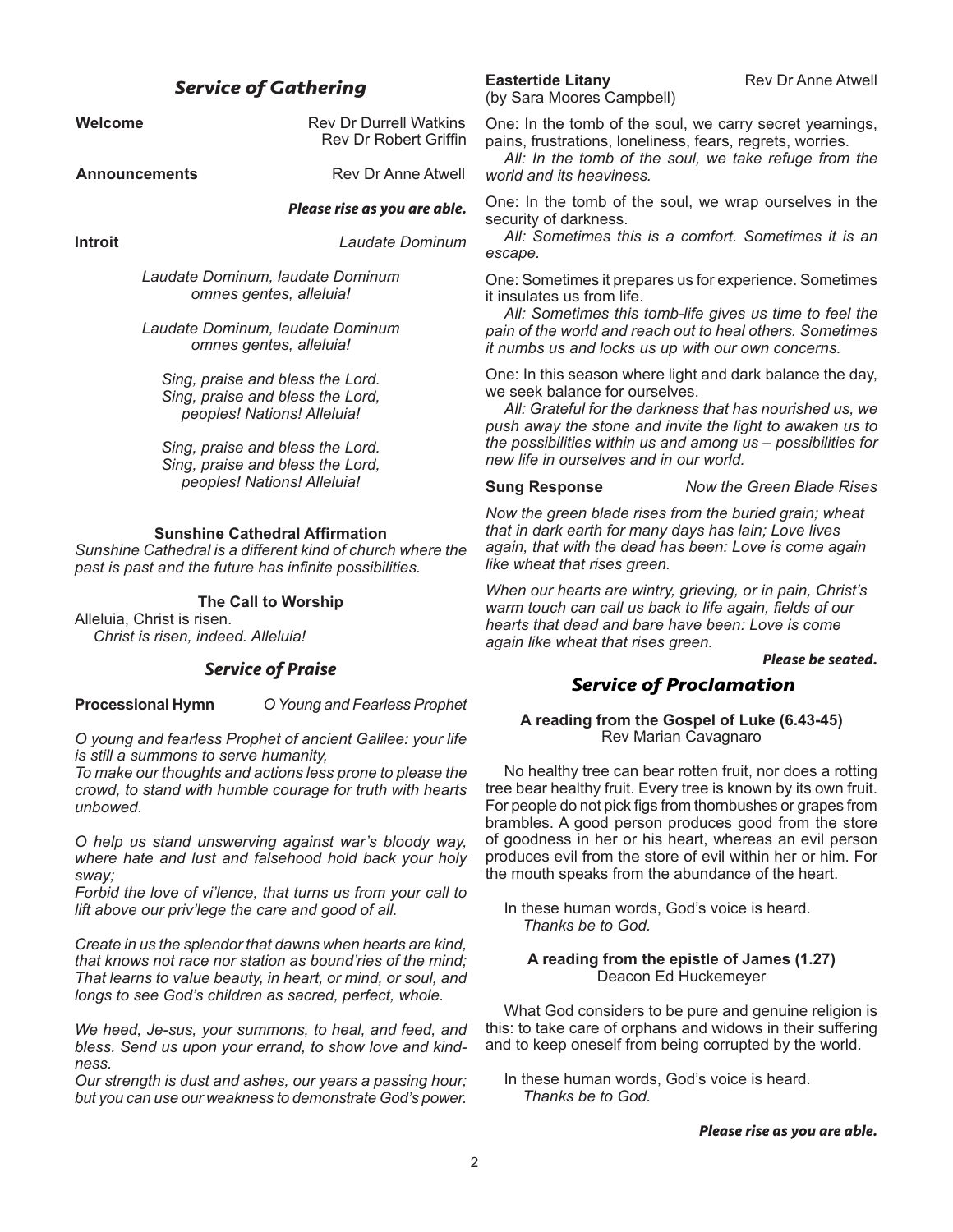### **A reading from St. Paul's letter to the Philippians (2.4-13)** Rev Dr Anne Atwell

Be concerned not only with your own interests but also with those of others.

Let your attitude be identical to that of Christ Jesus... who did not regard equality with God as something to be grasped.

Rather, he emptied himself, taking the form of a slave… he humbled himself, and became obedient to death, even death on a cross.

Because of this, God greatly exalted him… and God is glorified when people affirm that Jesus Christ is Lord.

Therefore, my beloved…work out your salvation in fear and trembling.

For it is God who is at work in you, enabling you both to desire and to act for a divine purpose.

In these human words, God's voice is heard. *Thanks be to God.*

**Song of Response** *No Day But Today* 

### *Please be seated.*

**The Anthem** *Imagine* By John Lennon Performed By Gabe Salazar

- **Homily** *Following the Christ Way: It Ain't Always Easy*  Rev Dr Durrell Watkins
- **Invitation to Prayer** *Please rise as you are able.*

**Prayer Chorus** *Faith of the Heart*

### **Pastoral Prayer and Affirmations**

**Sign of Peace** *Lean on Me* 

*Some times in our lives we all have pain, we all have sorrow. But if we are wise we know that there's always tomorrow. Lean on me when you're not strong - and I'll be your friend, I'll help you carry on; for it won't be long 'til I'm gonna need somebody to lean on.*

*Please swallow your pride if I have things you need to borrow. But no one can fill those of your needs that you won't let show. Lean on me when you're not strong - and I'll be your friend, I'll help you carry on; for it won't be long 'til I'm gonna need somebody to lean on.*

*Just call on me dearest when you need a hand. We all need somebody to lean on. I just might have a problem that you'd understand. We all need somebody to lean on. If there is a load you have to bear that you can't carry, I'm right up the road, I'll share your load if you just call me. Lean on me when you're not strong - and I'll be your friend, I'll help you carry on; for it won't be long 'til I'm gonna need somebody to lean on.*

### *Service of Sacraments*

**Sacrament of Sharing (Tithes & Offerings)** Rev Dr Robert Griffin

### **Stewardship Thought**

"I have held many things in my hand, and have lost them all; but whatever I have placed in God's hands - that I still possess." Martin Luther

### **Offering Prayer**

*Divine Love, through me, blesses and multiplies all that I have, all that I give, and all that I receive. Thank you, God. Amen.*

**Offering Music** *Canzone for Flute and Piano*  By Samuel Barber Performed By David Suarez and Jihong Park

### *Rise as you are able.*

**Doxology** *We Are An Offering* 

*We lift our voices, we lift our hands, we lift our lives up to you, we are an offering. God, use our voices, God, use our hands, God, use our lives, they are yours, we are an offering.* 

*All that we have, all that we are,* 

*all that we hope to be we give to you, we give to you. We lift our voices, we lift our hands, we lift our lives up to you, we are an offering; we are an offering.*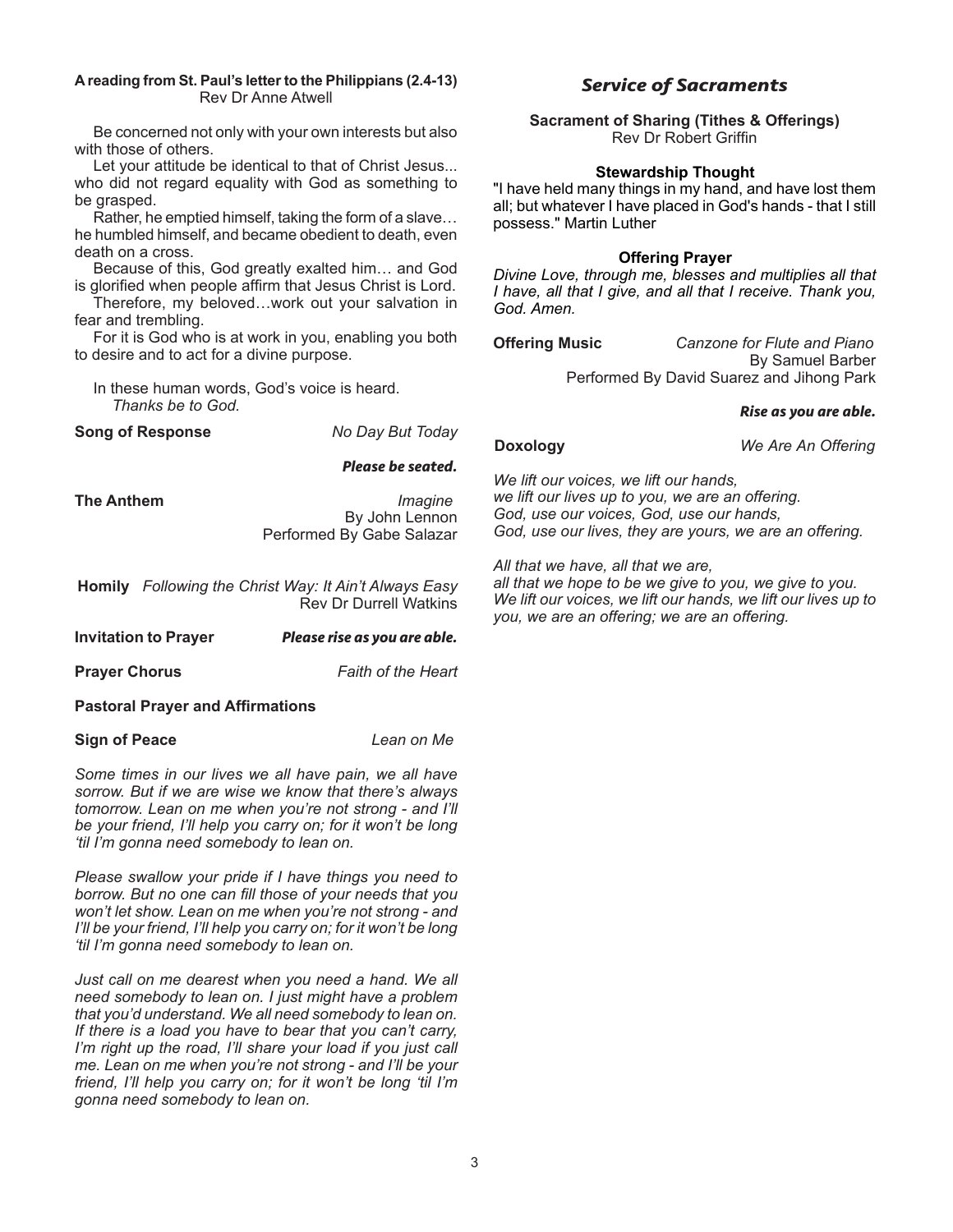| <b>Sacrament of Hospitality</b><br><b>Eucharistic Intentions</b><br>Deacon Ed Huckemeyer                            |            |                                                                                   |                                        |                                                   |
|---------------------------------------------------------------------------------------------------------------------|------------|-----------------------------------------------------------------------------------|----------------------------------------|---------------------------------------------------|
| <b>We Remember</b>                                                                                                  |            |                                                                                   |                                        |                                                   |
| Kyle Tann<br>Toni Vinci<br>David Lee                                                                                |            | 05/29/2011 Mike Bauerle<br>05/30/2006 Jerry Bishop<br>05/31/1995 Wayne Robitaille | 06/01/1991<br>06/01/2007<br>06/02/2006 | has co<br>bread.                                  |
| Giovanny Lopez<br>Jerry Buzzelli<br>Harry Dias                                                                      | 05/31/2014 | 05/31/1995 Darryl Zellers<br>05/31/1995 Nancy Wyllie                              | 06/02/2011<br>06/04/1996               | One: T<br>that we<br>not the<br>Christ?<br>one bo |
| <b>Rainbow Candle Lit Today</b>                                                                                     |            |                                                                                   |                                        |                                                   |
| In Memory and Honor of all<br>Sunshine Cathedral Members and Friends<br>Affected or Infected by COVID-19            |            |                                                                                   |                                        | hop<br>Choru                                      |
|                                                                                                                     |            | bv<br>The Sunshine Cathedral Staff                                                |                                        |                                                   |
| <b>Chorus</b> - May we be filled with loving kindness. May we                                                       |            |                                                                                   |                                        |                                                   |
| be well. May we be filled with loving kindness. May we be<br>well. May we be peaceful and at ease. May we be whole. |            |                                                                                   |                                        |                                                   |

**Intercessions** Deacon Ed Huckemeyer

One: For the Sunshine Cathedral Global Fellowship and local congregation, for all who are on our prayer list, for our loved ones, for world and community leaders and for our own needs, let us pray:

*All: We ask for divine blessings. We believe that miracles are possible. We give thanks for grace equal to every need.*

One: And with people all over the world we pray – *All: May peace prevail on earth.*

These prayers we offer in the spirit of Jesus, son of Mary, and as he did we continue to pray:

### **Model Prayer**

*Creator which art in heaven, hallowed be thy names. Thy kin-dom come, thy will be done on earth as it is in heaven. Give us this day our daily bread; and forgive us our debts as we forgive our debtors. And leave us not in temptation, but deliver us from evil. For thine is the kin-dom and the power and the glory, forever. Amen.*

*Please be seated.*

### **The Lord's Supper** Rev Dr Anne Atwell & Rev Marian Cavagnaro

Referring to the Christian Mass, Thich Nhat Hanh This piece of bread is the body of the whole cosmos. eeply and you notice the sunshine in the bread, the ty in the bread, the cloud and the great earth in the  $\dot{a}$ . What is not in a piece of bread? The whole cosmos me together in order to bring to you this piece of Eat it in such a way that you come alive, truly alive."

he Apostle Paul wrote, "Is not the cup of blessing e bless a participation in the life of Christ? And is bread that we break a participation in the body of Because there is one loaf, we who are many are  $dy$ ; for we all partake of the one loaf."

In remembrance of Jesus (+), we share cup and *grape and grain, and we affirm Christ in us, the hope of glory*.

**Chorus** *Taize Alleluia*

*Alleluia, alleluia, alleluia, Alleluia, alleluia, alleluia!*

**Ion to Communion Rev Dr Robert Griffin** 

are the gifts of God for all the people of God. *Thanks be to God.*

### **Communion is Shared**

**Communion Song** *There's a Call Comes Ringing*

*Let us pray that grace may everywhere abound; Send the light! Send the light!* 

*And a Christ-like spirit everywhere be found, send the light! Send the light!*

*Send the light! The blessed gospel light; let it shine from shore to shore!* 

*Send the light! The blessed gospel light; let it shine forever more.*

*Send the light! The blessed gospel light; let it shine from shore to shore!* 

*Send the light! The blessed gospel light; let it shine forever more.*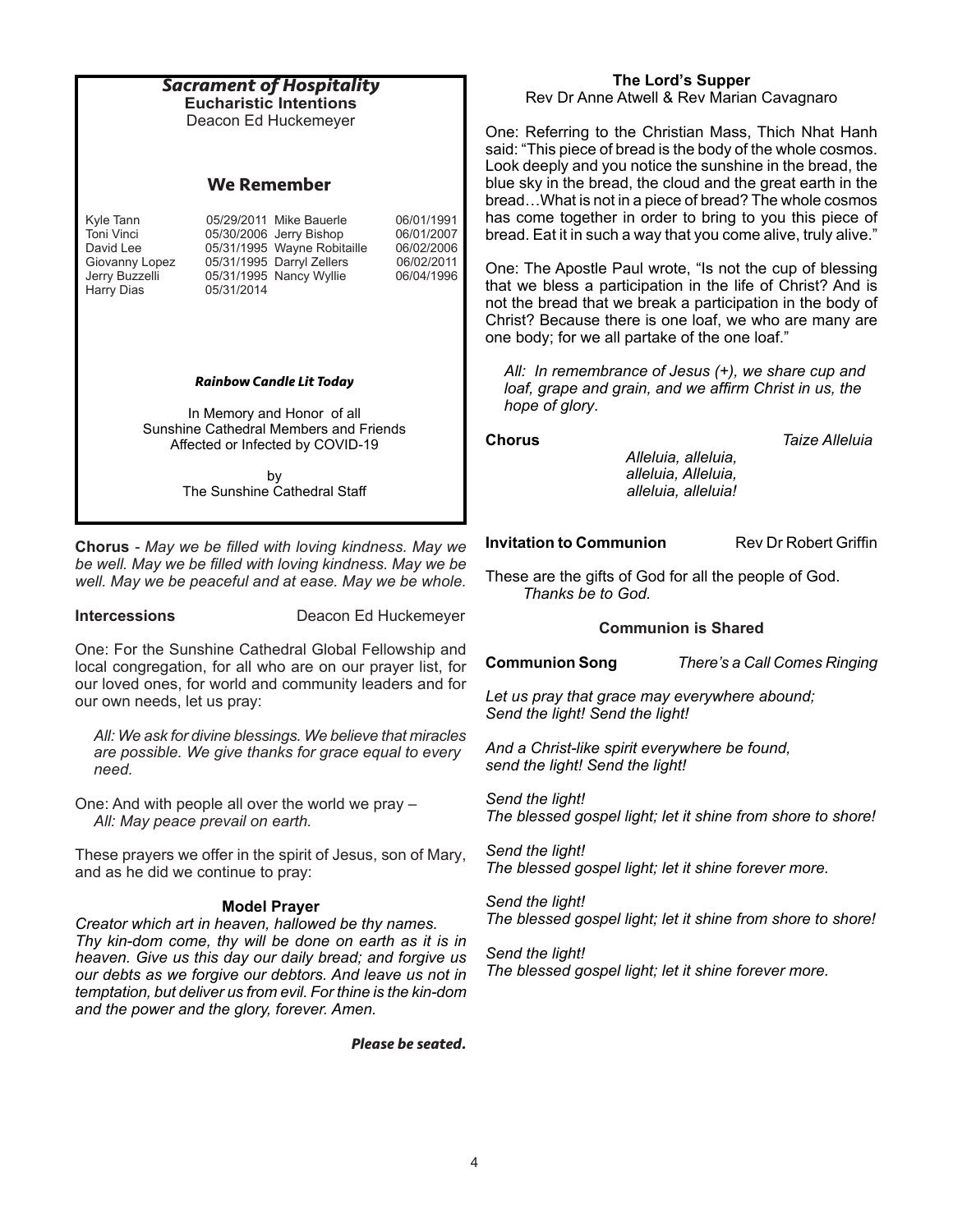### **Noisy Offering**

### *Please rise as you are able.*

### **The Prayer of Protection**

*The light of God surrounds us; the love of God enfolds us. The power of God protects us; the presence of God watches over us. Wherever we are, God is.*

| Benediction | Rev |
|-------------|-----|
|             |     |

**Final Song**<br>*Raise You Up* 

**Dr Durrell Watkins** 

### **Commissioning**

One: Our worship has ended. Let our service begin! *All: Thanks be to God!*

**Postlude Barbara Ramcharitar** 

## *Sunshine Cathedral Weekly Financial Information*

### *Financial Data Snapshot from 22 May*

| <b>Weekly Generosity Income Needed</b><br>Generosity Income Received | \$11,819.81<br>\$7,533.49 |
|----------------------------------------------------------------------|---------------------------|
| Our Abundance and/or (Need)                                          | (\$4,286.32)              |
| Per Capita Giving                                                    | \$17.41                   |
|                                                                      |                           |
| <b>Worship Services</b>                                              | 272                       |
| <b>Online Virtual Resourcing</b>                                     | 114,527                   |
| Food Sharing Ministry - Total Reached                                | 589                       |
| Detailed information located at                                      |                           |
| SunshineCathedral.org                                                |                           |

*Donating to Sunshine Cathedral* 

*Venmo or CashApp Venmo - @SunshineCathedral CashApp - \$SunshineCathedral Text to Give - 954.399.7333*





Sunshine Cathedral B Scan to pay \$SunshineCathedral

### **Silent Helpers Prayer Ministry**

*Prayer*

*Indwelling and everywhere present God: each person we hold in prayer is part of you and is forever embraced by the Love that you are; and so it is that each is abundantly and continuously blessed. Thank you, God. Amen*.

### *PRAYER LIST*

Bill N.; JL; Richard C.; Cathy & Karen; Della; Tim M.; Mark D.; Jason; Bill; people of New Mexico facing fires; TRW; SW; Olivia; Heather; TA; NSW; Rodney; MaryEmma; Cindy & Richard; Mark; Rich; Carol; Leslie D.; Kevin & Bob; Mary; Jack; Bailey; Kevin & Kelli; Virginia & Omar; Hucks; Steven J.; Alice; Carolyn; Elo; Bea; Leslie & Dianne; Eileen & Cecilia; Benjamin; John M.; The people of Ukraine; All women in the U.S.; MLF; Anita; TL; Alan R.; Sal; Charlotte O & Susan D.; Pablo; Benny; Connie; Barry; Daniel & Larry; Kathy; Ric; Jose; Gary; Merrily; Lewis family; Mayte; CV; David; Sarah; Dale; Martha D. (of blessed memory); the many mass shooting victims in the U.S.; Brenda; Gloria; Patrick; Matthew S.; John Q.; David O.; Virginia; Larry & Daniel; Mayte A.; David M.; Lewis family; Courtney; Jamie; Elaine; Troy & Phillip; those in nursing care and assisted living facilities; LGBTQ+ communities; Global Justice Institute; DSFI; the ministries of Sunshine Cathedral; members & friends of Sunshine Cathedral; all who are part of the Sunshine Cathedral Global Fellowship

*With so much fear, rage, and violence showing up in the world, let us hold those who are hurting in the light of love, ours and God's (are they not ultimately the same love?) and let us know that we all remain in God, and in God there are unlimited possibilities. Healing is possible. Peace is possible. God's good is always within our grasp. And so it is.*

Rev. Dr. Durrell Watkins DSFI President

### **REMEMBER**

Prayers can be submitted via SunshineCathedral.org or by emailing any SC clergyperson.

You can hear a prayer at anytime by calling 954.462.2004 (press 6).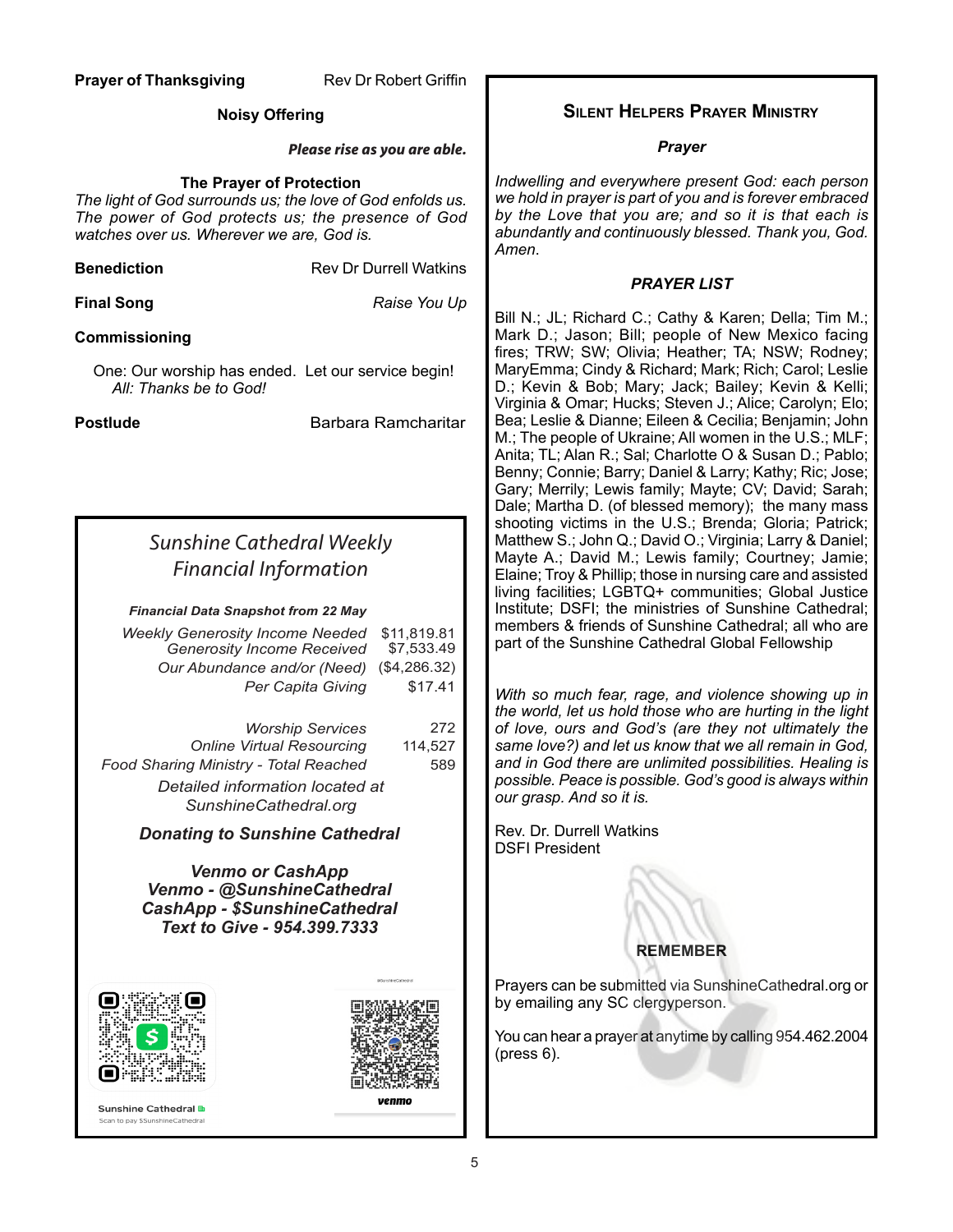# SunBurst Cathedral News

**OPEN AIR MARKET ON JUNE 11** – A parking lot flee market at Sunshine Cathedral Square. Anyone with items to sell can secure a space in the parking lot for only \$20 and set up shop! You only pay \$20 to secure the spot and then all money you make peddling your wares is yours to keep! You can reserve your spot at Sunshinecathedral.org

**SUNSHINE CATHEDRAL ORIENTATION** – this free, online class will be offered on June 18 at 9 am Eastern. This is for anyone who wants to learn more about Sunshine Cathedral. Those who take the course are eligible to join Sunshine Cathedral.

**LOAVES AND FISHES** - The first Sunday of each month is Loave & Fishes Sunday. Please donate nonperishable food items to help us combat food insecurity.

**GLOBAL FELLOWSHIP** - If you don't live in the Fort Lauderdale area but are finding Sunshine Cathedral to be a primary source of spiritual enrichment in your life, we invite you to consider joining the Sunshine Cathedral Global Fellowship. You can learn about how you can become part of the Sunshine Cathedral Global Fellowship by visiting SunshineCathedral.org

**OUR SUNDAY BROADCAST** is made possible by Happening Out Television Network and donors who support our televised ministry. Happening Out is housed at Sunshine Cathedral Square. Happening Out programming can be viewed on YouTube, Facebook, Amazon Fire, Apple TV, Google TV, and Roku.

**WELLNESS** - At Sunshine Cathedral Square, you can receive Covid testing 7 days per week, STI testing twice per month (1st & 3rd Tuesdays 5 pm - 8 pm courtesy of Broward House), food assistance on Wednesdays (until about 1 pm), and grief support twice a month (contact Rev. Dr. Anne Atwell about the grief support group). Condoms are available in our restrooms, vaccinations are encouraged and hand sanitizer can be found at the doorways of the Worship Center.

**MEET SUNSHINE CATHEDRAL'S EXECUTIVE LEADERSHIP TEAM** - We appreciate our Support Ministries leaders at Sunshine Cathedral. Only one person on this list receives a modest stipend; all the others volunteer their ministries. We are richly blessed by their generosity of spirit and dedication to the mission and ministries of Sunshine Cathedral:

*Durrell Watkins – Senior Minister.* BA (Sociology & Theatre Arts), Henderson State University; MA (Theatre Studies), Goddard College; MDiv (Theology & the Arts), Union Theological Seminary in the City of New York; DMin (Congregational Studies), Episcopal Divinity School. Doctoral Thesis: Popular Entertainment as Queer Canon. Dr. Watkins came to Sunshine Cathedral as the Canon Precentor (Liturgist) in the Fall of 2006.

In the summer of 2007 he was elected Senior Minister and was installed in November of the same year. Before serving Sunshine Cathedral, Durrell had been an interim pastor (Central Texas), a chaplain (Dallas and Fort Worth, TX), assistant pastor (Fort Worth, TX and Western Maryland), and pastor (East Texas and New Jersey). He is ordained in Metropolitan Community Churches and Divine Science with standing in the International Council of Community Churches. He is currently the President of the Divine Science Federation.

*Robert Griffin – Executive Minister.* MDiv, Episcopal Divinity School; DMin, Florida Center for Theological Studies. Doctoral Thesis: Anti-Racism Work In A Queer Context: A Curriculum for Healthy Discussion on Racism in Local Communities of the Metropolitan Community Churches. Dr. Griffin was licensed a Baptist minister and as such served as a youth pastor for a couple of churches and also as a Religious Programming Specialist in the U.S. Navy for a decade. He is ordained in Metropolitan Community Churches with standing in the International Council of Community Churches. He was the founding pastor of a church in Hagerstown, MD that he led for 8 years. He has also been the Field HIV Ministries Coordinator for Metropolitan Community Churches, the special assistant to the Moderator of Metropolitan Community Churches, a faculty member for several orientation retreats for ordination candidates, and a staff member in the denominational office that oversees clergy credentialing. At Sunshine Cathedral he has been the Director of Education, the Social Justice minister, the Chief Operations Minister, and the Executive Minister.

*Anne Atwell – Minister of Connections.* BS (Psychology), Florida Atlantic University; MDiv, St. Thomas University; DMin, Boston University. Doctoral Thesis: Rethinking Queer Theology Homogeneity: Holy Conversations for the Lesbian Community. Dr. Atwell is a former Cathedral Board Chair and Deacon (during her life as an HR professional). After doing an internship at a church in West Palm Beach, she joined the staff at Sunshine Cathedral. She is the supervisor of the deacons, the project manager for the Food Sharing Program, a facilitator of a Bereavement group. As Connections minister she works to help the community connect with Sunshine Cathedral and congregants connect with one another and with programming within the Sunshine Cathedral parish. Ordained: MCC (with standing in the ICCC).

*Kevin Tisdol – Minister of Education.* Before taking on the role as Minister of Education (where he organizes membership orientation classes and helps people connect with The Samaritan Institute, the educational arm of Sunshine Cathedral), Rev. Kevin was the Director of Lay and Volunteer ministries (and in his role of Education minister in partnership with the Connections minister still helps people find their area of service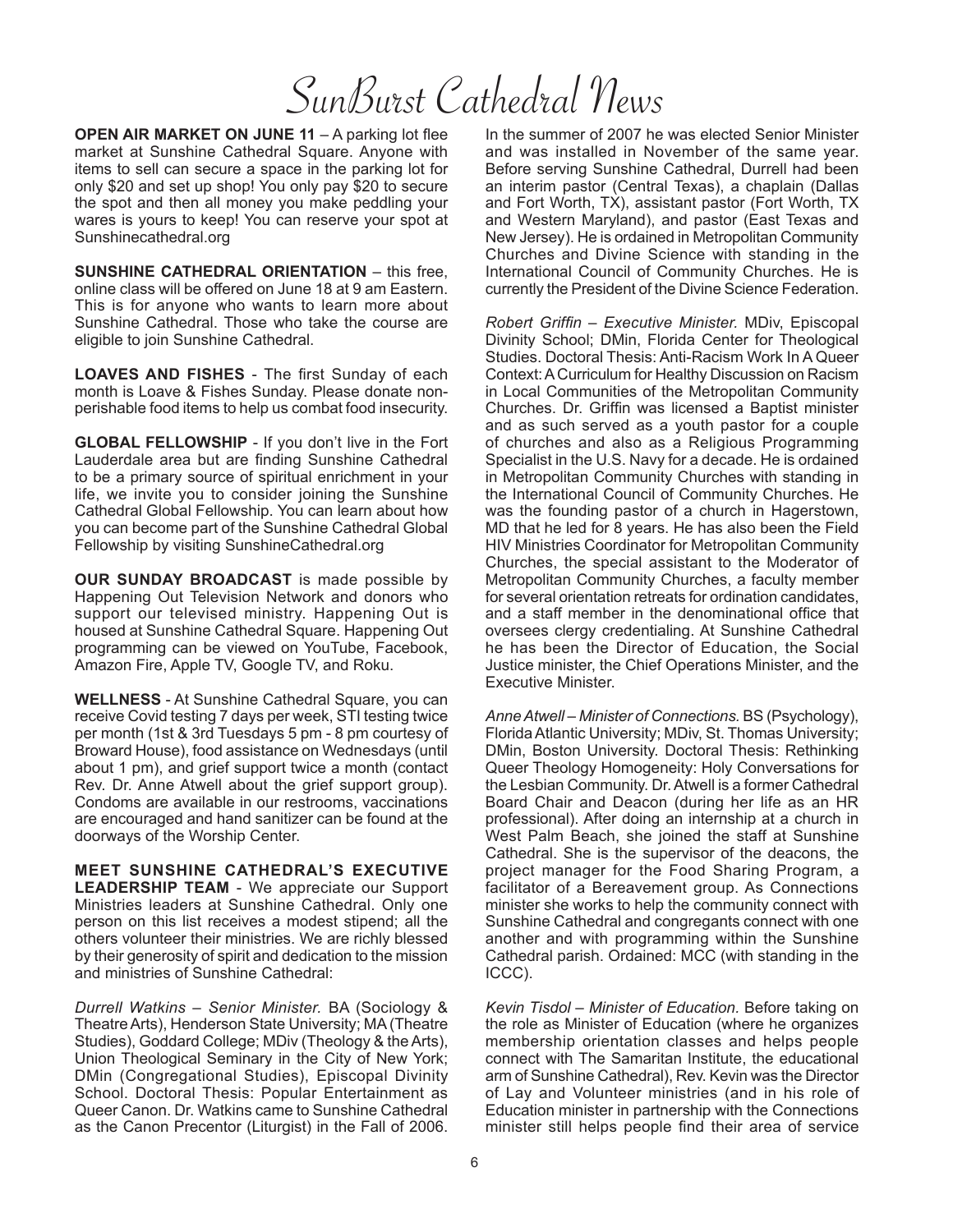at Sunshine Cathedral). He also staffs the Divine Science Federation (the organization that approves The Samaritan Institute as a ministry training school). Rev. Kevin is retired from the NYC Transit Authority. He holds a BS (Organizational Management) from Manhattan College, attended the Episcopal Divinity School, and earned an MA in Pastoral Ministries from St. Thomas University.

*Darren Loli – Director of Communications*. Darren is the Producer of Sunshine Cathedral's streaming programs. He is organizing an online conference for Sunshine Cathedral in the Fall. He also works with the Executive Minister to create both streaming and print ads. He redesigned the Cathedral logo and website. Darren attended Tulane University and finished his degree in the University of Alabama system with a triple major (Communications, Media, and Business).

*Sara Burns – Co-Director of Worship Arts* (Details shared two weeks ago with our Artists-in-Residence).

*Barbara Ramcharitar – Co-Director of Worship Arts*  (Details shared two weeks ago with our Artists-in-Residence).

**CONTEMPORARY READING** – No contemporary reading today. All three short readings are from the bible.

**SUMMER CLUB** – Hello! We've been very fortunate through the pandemic years and have managed to do a lot of ministry without too much financial strain. Even so, in the last few weeks cash flow for the Cathedral has been a bit tight. An abundant week will be followed by one or two less abundant weeks. Luckily, we plan for summer financial sluggishness by rolling out the Summer Club each year. This year, the Summer Club comes along at just the right time!

Our 2022 Summer Club goal is \$15,000. We hope to raise this simply by people who believe in our ministry giving something above and beyond their normal giving to help us have a smooth summer full of ministry and outreach.

To make your Summer Club contribution, just give by Text, CashApp, Venmo, or via the website and note that it is a Summer Club donation, or you can give by check and in the memo line, write Summer Club.

Thank you so much for your generosity and support.

-- Rev Dr Robert Griffin Executive Minister, Sunshine Cathedral

### **SAINTS OF THE WEEK**

*May 29: Baha'u'llah (1817-1892)* – founder of the Baha'i Faith which focuses on the unity of God, religion, and humankind. Baha'is affirm the dignity of all people and the validity of most religions. They place a high value on peace and justice and oppose racism and nationalism. Baha'u'llah believed God became especially present in various ages in the lives of select prophets, including Buddha, Jesus, and Mohammad. Baha'u'llah believed himself to be a prophet (and the one specifically foretold by the Bab), which would make him, also, a divine manifestation. He and his followers were persecuted for their beliefs and Baha'u'llah died in prison.

*May 30: St. Joan of Arc (1412?-1431)*—Maid of Orleans and martyr. A young peasant girl, Joan believed she was being led by angelic voices to restore the French throne. Dressed as a soldier, she led the French army in several victories, until finally being captured by the English. In a church trial she was accused of heresy and witchcraft, and burned at the stake at the age of 19.

**May 31: Visitation of Mary, the Blessed Lady**— This day celebrates the visit of Mary with her cousin, Elizabeth, who was pregnant with John the Baptizer (Luke 1:39-56).

**June 1: Lao Tzu (circa 600 BCE, China)** - believed simplicity to be the path to freedom and happiness. He taught people to learn from the laws of nature, to develop intuition, to be loving, and to avoid using force. The teachings attributed toLao Tzu (an honorary title, meaning something like "Wise Old Teacher") are found in the Tao te Ching.

**St. Justin of Rome (c. 167)**—Philosopher and Martyr. Justin came from a gentile family in Samaria. He studied all the major religious and philosophical movements of his day, eventually deciding to become a Christian. He saw Christian faith as the fulfillment of Greek philosophy. He later settled in Rome and, upon refusing to sacrifice to the gods, was scourged and beheaded.

**June 2: Phebe Ann Coffin Hanaford,** (May 6, 1829 – June 2, 1921) - Universalist minister who left her fundamentalist Baptist husband and lived for 30 years with Ellen Miles. She championed universal suffrage and was the first woman chaplain to the Connecticut legislature.

**June 3: St. John XXIII (1881-1963)**—Modernizer of the Church. When John was elected Pope he was expected to be no more than a transitional figure. In a brief pontificate of less than five years, John was able to bring about sweeping changes by opening the church up to positive dialogue with the modern world. John convened Vatican II (only the second council since the 16th century) as a pastoral council to address Christian unity, world peace, and the needs of the poor.

**June 4: W. Frederic Keeler (1874 - 1943)** - Noted healer and metaphysician (Divine Science minister). Most of his work was published posthumously. Of the power of prayer, Keeler said, "We drop our worldly worries in prayer. They do not exist in prayer...To face the facts of one's life without worry while being in the consciousness of God is to solve every problem, and to heal."